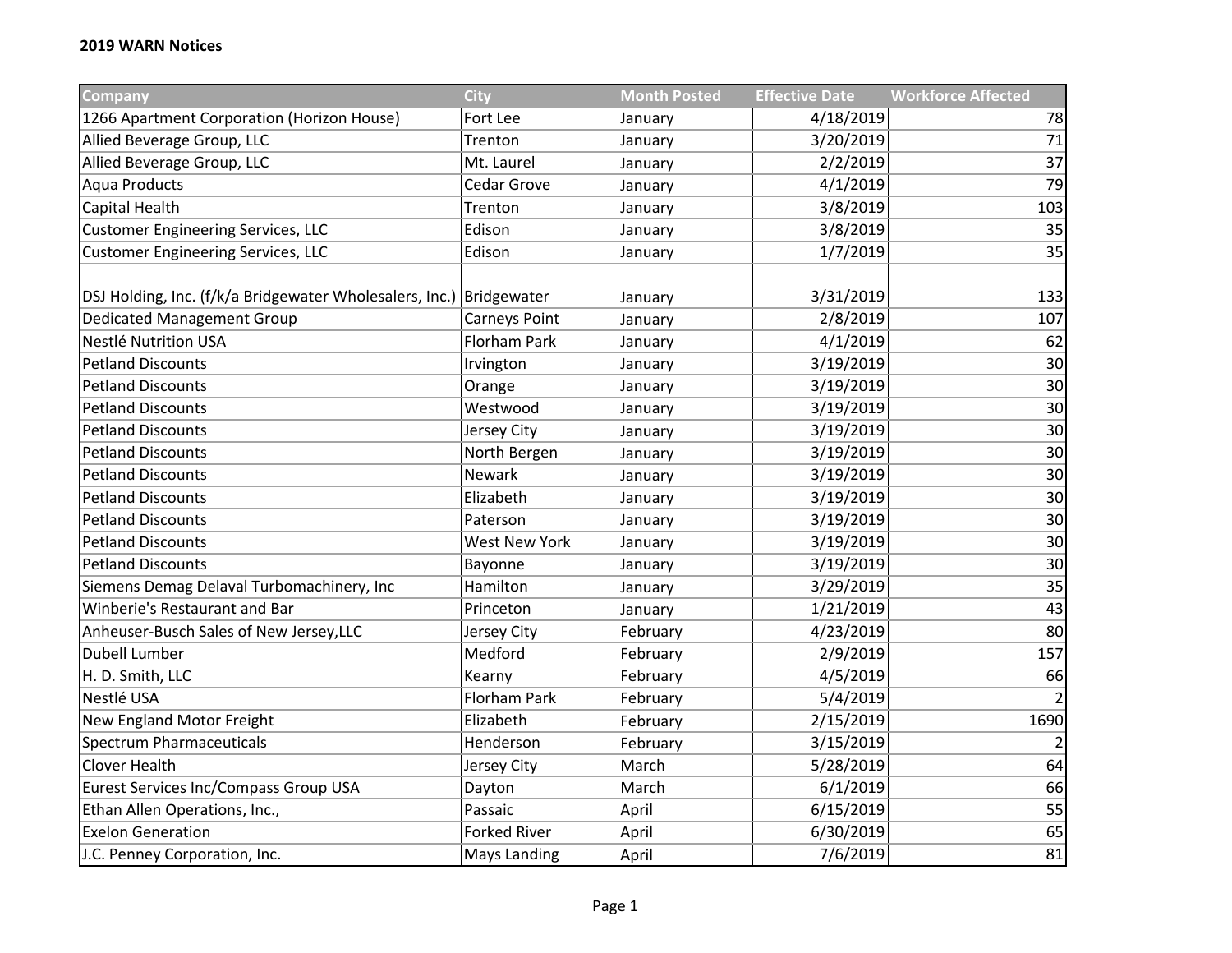| <b>Company</b>                                       | <b>City</b>          | <b>Month Posted</b> | <b>Effective Date</b> | <b>Workforce Affected</b> |
|------------------------------------------------------|----------------------|---------------------|-----------------------|---------------------------|
| Walmart Inc.                                         | Ledgewood            | April               | 4/10/2019             | 143                       |
| Baker & Taylor                                       | Bridgewater          | May                 | 7/3/2019              | 244                       |
| <b>Gateway Community Action Partnership</b>          | Bridgeton            | May                 | 6/30/2019             | 169                       |
| Johnson & Johnson Consumer, Inc.                     | <b>New Brunswick</b> | May                 | 7/15/2019             | 61                        |
| Ryder                                                | Avenel               | May                 | 8/2/2019              | 44                        |
| The Dress Barn, Inc.; DBX, Inc., a subsidiary of The |                      |                     |                       |                           |
| Dress Barn, Inc.; Ascena Retail Group, Inc.          | Mahwah               | May                 | 7/22/2019             | 61                        |
| <b>FIS Management Services</b>                       | Carlstadt            | June                | 8/6/2019              | 56                        |
| <b>Media Matters For America</b>                     | <b>WASHINGTON</b>    | June                | 8/1/2017              |                           |
| <b>XPO Logistics</b>                                 | Swedesboro           | June                | 8/16/2019             | 269                       |
| Crestron Electronics, Inc,                           | <b>ROCKLEIGH</b>     | July                | 6/27/2019             |                           |
| <b>First Student</b>                                 | Hampton              | July                | 9/15/2019             | 95                        |
| Futurewei Technologies, Inc.                         | Bridgewater          | July                | 9/23/2019             | 49                        |
| <b>HMS Host</b>                                      | Trenton              | July                | 9/6/2019              | 308                       |
| <b>Hopatcong Board of Education</b>                  | Hopatcong            | July                | 6/30/2019             | 1                         |
| Mennellas Super Chicken LLC                          | Paterson             | July                | 7/1/2019              | 5                         |
| Prime Flight Aviation Services, Inc.                 | Newark               | July                | 10/8/2019             | 735                       |
| <b>WSFS Bank</b>                                     | Burlington           | July                | 8/30/2019             | 14                        |
| Avenue Stores, LLC                                   | <b>Rochelle Park</b> | August              | 9/30/2019             | 152                       |
| Baker & Taylor                                       | Bridgewater          | August              | 5/1/2019              | 244                       |
| Bed Bath & Beyond                                    | Union                | August              | 11/15/2019            | 80                        |
| Daiichi Sankyo, Inc.                                 | <b>Basking Ridge</b> | August              | 10/7/2019             | 68                        |
| <b>First Transit</b>                                 | Lawnside             | August              | 10/19/2019            | 203                       |
| Nestle, USA                                          | Keasbey              | August              | 10/18/2019            | 64                        |
| Sodexo - West Orange                                 | <b>West Orange</b>   | August              | 7/22/2019             | 75                        |
| Southwest Airlines Co.                               | <b>Dallas</b>        | August              | 11/3/2019             | 118                       |
| The Dress Barn, Inc.; DBX, Inc., a subsidiary of The |                      |                     |                       |                           |
| Dress Barn, Inc.; Ascena Retail Group, Inc.          | Mahwah               | August              | 7/22/2019             | 167                       |
| The Dress Barn, Inc.; DBX, Inc., a subsidiary of The |                      |                     |                       |                           |
| Dress Barn, Inc.; Ascena Retail Group, Inc.          | Mahwah               | August              | 7/22/2019             | 212                       |
| Western Union, LLC and Western Union Business        |                      |                     |                       |                           |
| <b>Solutions USA</b>                                 | Montvale             | August              | 10/13/2019            | 192                       |
| <b>CONAIR</b>                                        | East Windsor         | September           | 11/29/2019            | 98                        |
| Barney's New York - Lyndhurst                        | Lyndhurst            | October             | 11/1/2019             | 311                       |